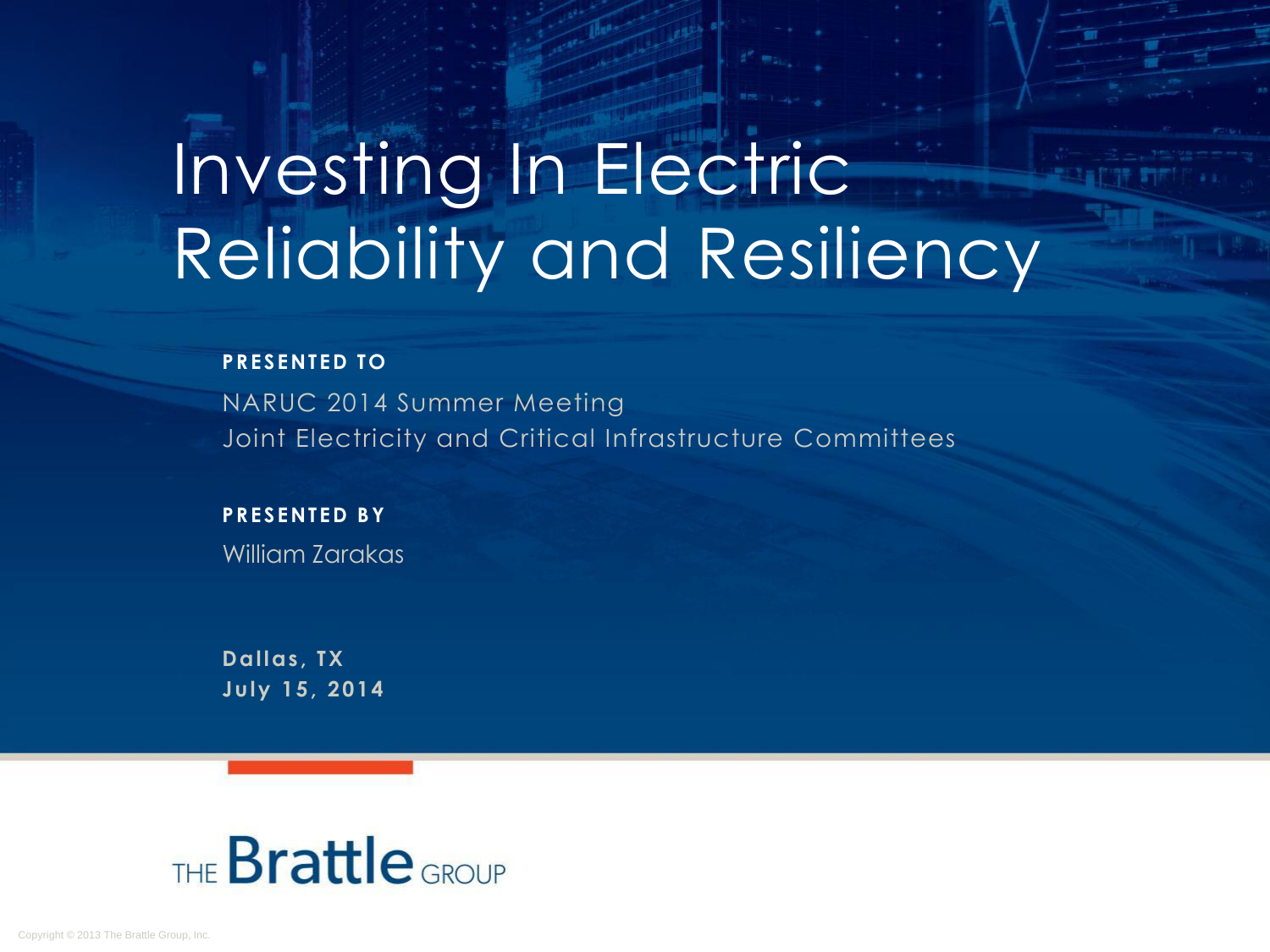### **Reliability and Electric Rates**

- Historic investments in reliability are currently included in electric rates.
	- − Founded in basic economics:

#### **Marginal Benefit (MB) = Marginal Cost (MC)**

- − In practice, based on experience and regulatory dialogue.
- Primary issue has been how to estimate MB.
	- − Reflects a partial "disconnect" between the Cost Bearer (of the investment) and the Benefit Recipient(s).
	- − Costs can be traced to investment borne by the electric utility.
	- − Major areas of benefits are realized directly by customers in the form of reduced frequencies and durations of outages, and are more difficult to measure.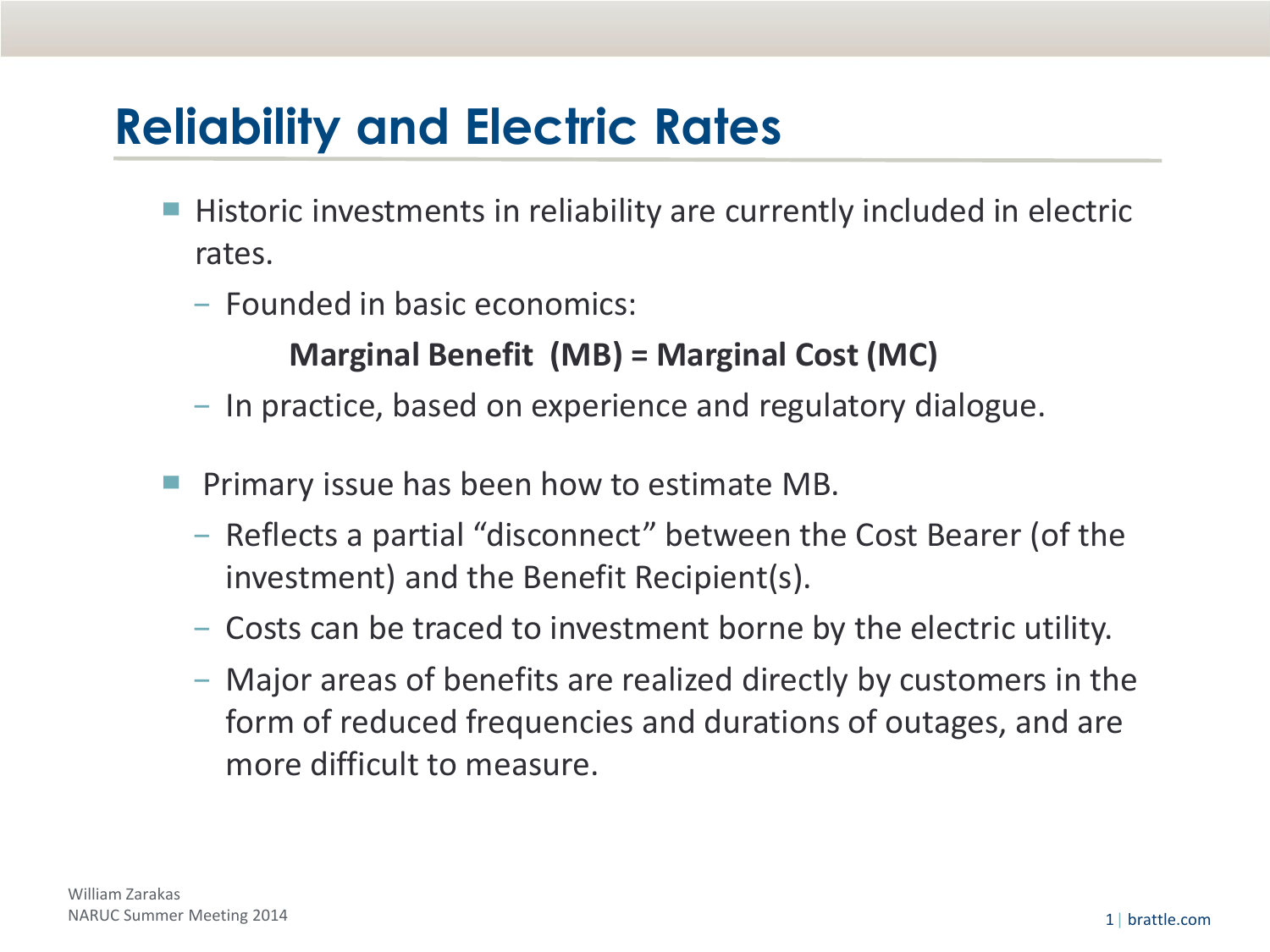#### **Measuring Value to Customers**

- Methods used: Value of Lost Load (VOLL) / Willingness to Pay (WTP).
- **VOLL** = survey-based estimate of value to various categories of customers by duration of outage event. (Berkeley National Lab / DOE, 2009)
- VOLL is a form of Contingent Valuations (CV), largely based on customer surveys.
	- − CVs are not as precise as market based data.
	- − Criticisms include e.g., survey design / scope and CV concept.
- But not a new concept for the electricity industry.
	- − Used in determining generating reserve requirements.
	- − (Calabrese, 1947; Watchorn, 1950, Telson-MIT, 1973; PGE 1990).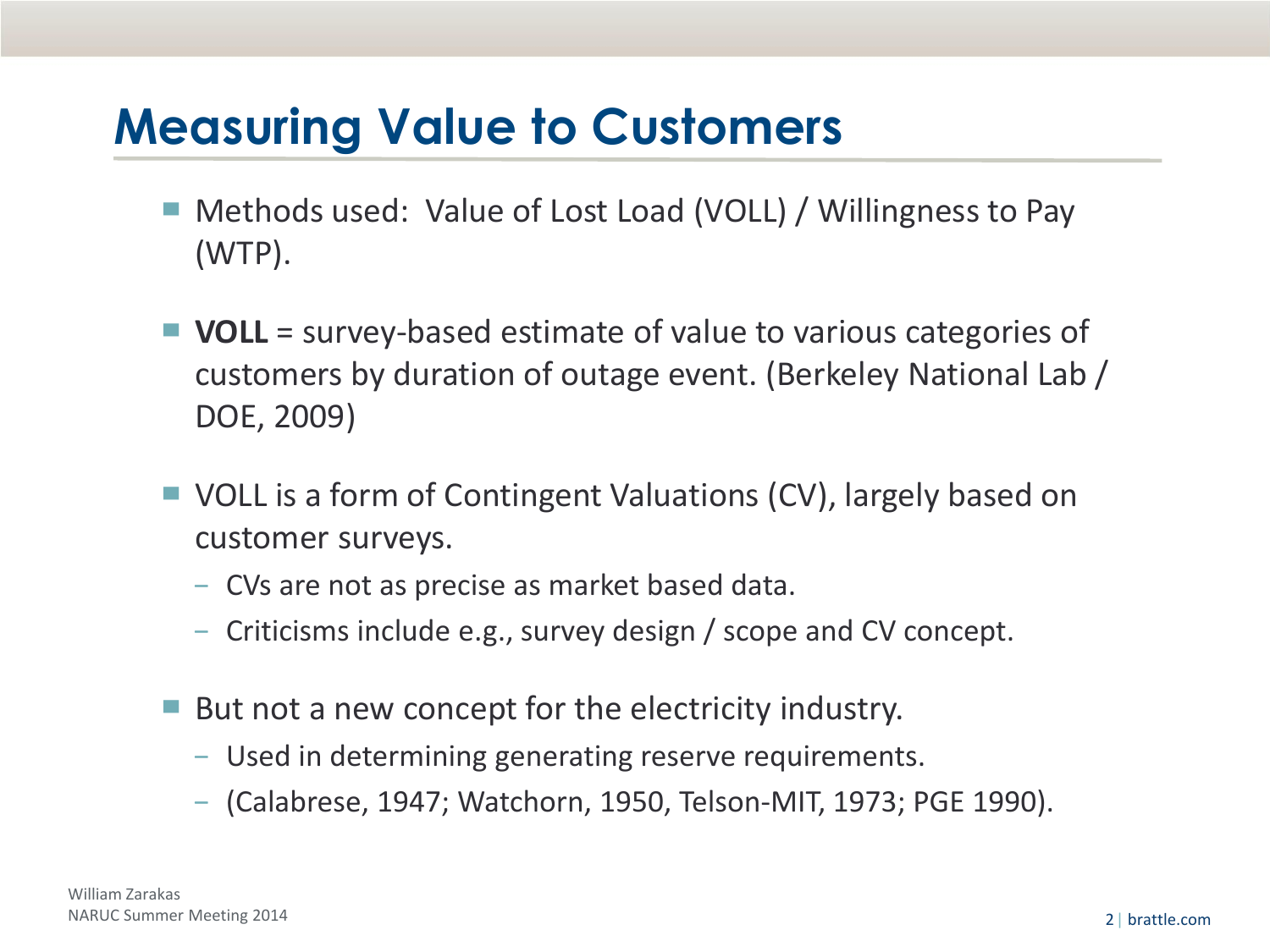#### **MB = MC Utility Infrastructure Applications**

- Receiving increasing attention, as utilities are expected to make significant investments in *Reliability* and *Resiliency*.
- Distinction Worth Noting: Both fall within the broad scope of electric system "Reliability."
- Investments in *Reliability* typically involve minimizing service interruptions under routine ("blue sky") conditions.
- Investments in *Resiliency* tend to be aimed at mitigating outages bringing service back on line following unavoidable outages (typically caused by extreme weather events).
- Not always a bright line difference; may overlap.
- Important note: Resiliency investments *"work"* when severe weather strikes, and generally do not play a role in improving blue sky reliability*.*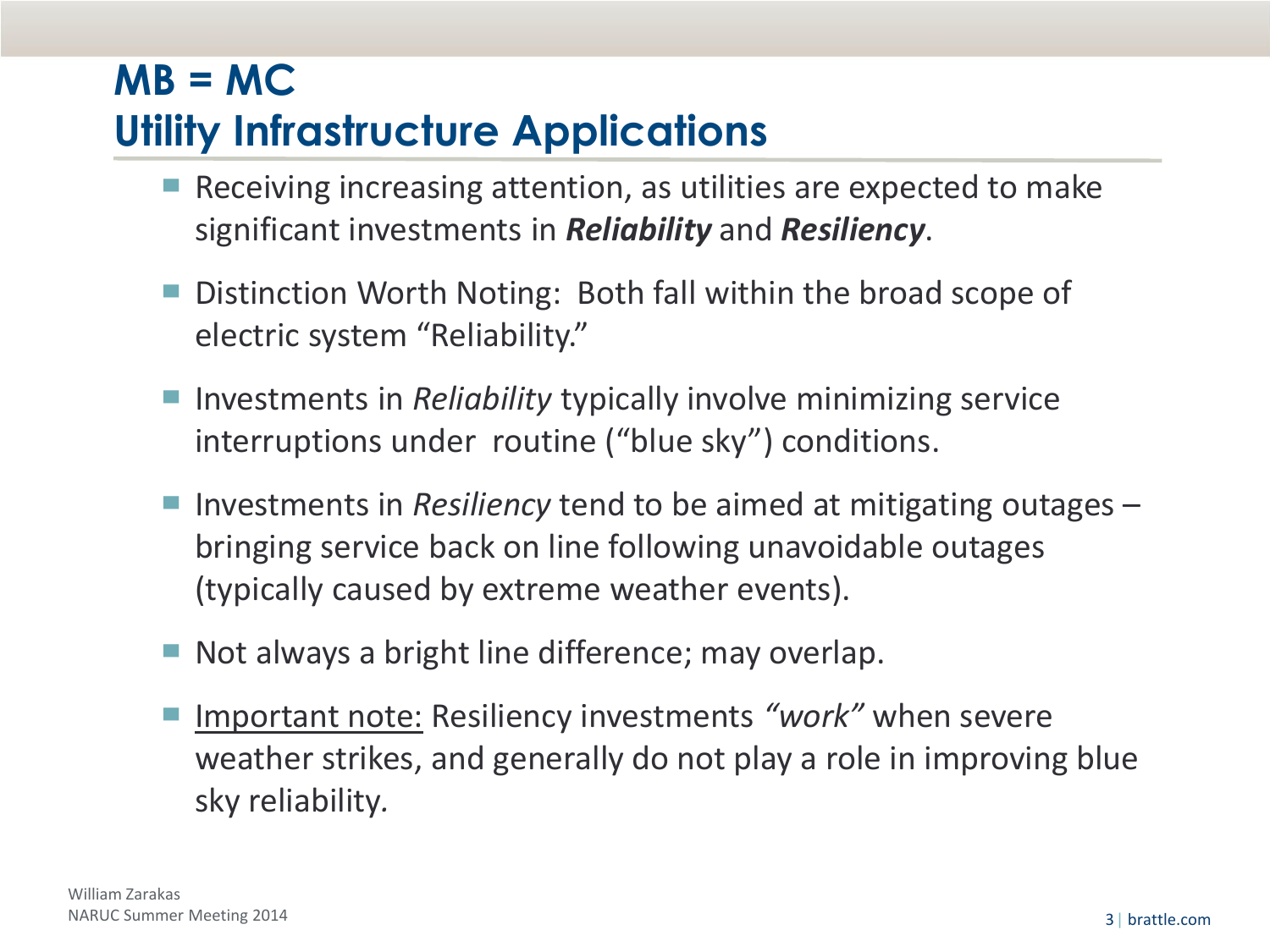#### **Cost-Benefit Analysis**

- Assessments of benefits and costs are frequently combined into a costbenefit analysis (CBA).\*
	- − Costs and benefits presented as net present values (NPVs).
	- − Probabilities are applied to account for uncertainties, which produces an Expected Value (EV).
- Investments in (Blue Sky) **Reliability** Utilities are able to project outcomes (i.e., resultant levels of outages) to some extent.
- $\rightarrow$  Possible to estimate probabilities for use in EV type CBA.
- ▀ Outcomes from investments in **Resiliency** are dependent upon occurrence of extreme weather event + impact of such on utility infrastructure.
- $\rightarrow$  Difficult or impossible to develop probabilities to use in EV CBA.

\* CBA differs from cost effectiveness analysis, which compares the relative costs of alternative investments that each seek to accomplish the same outcome.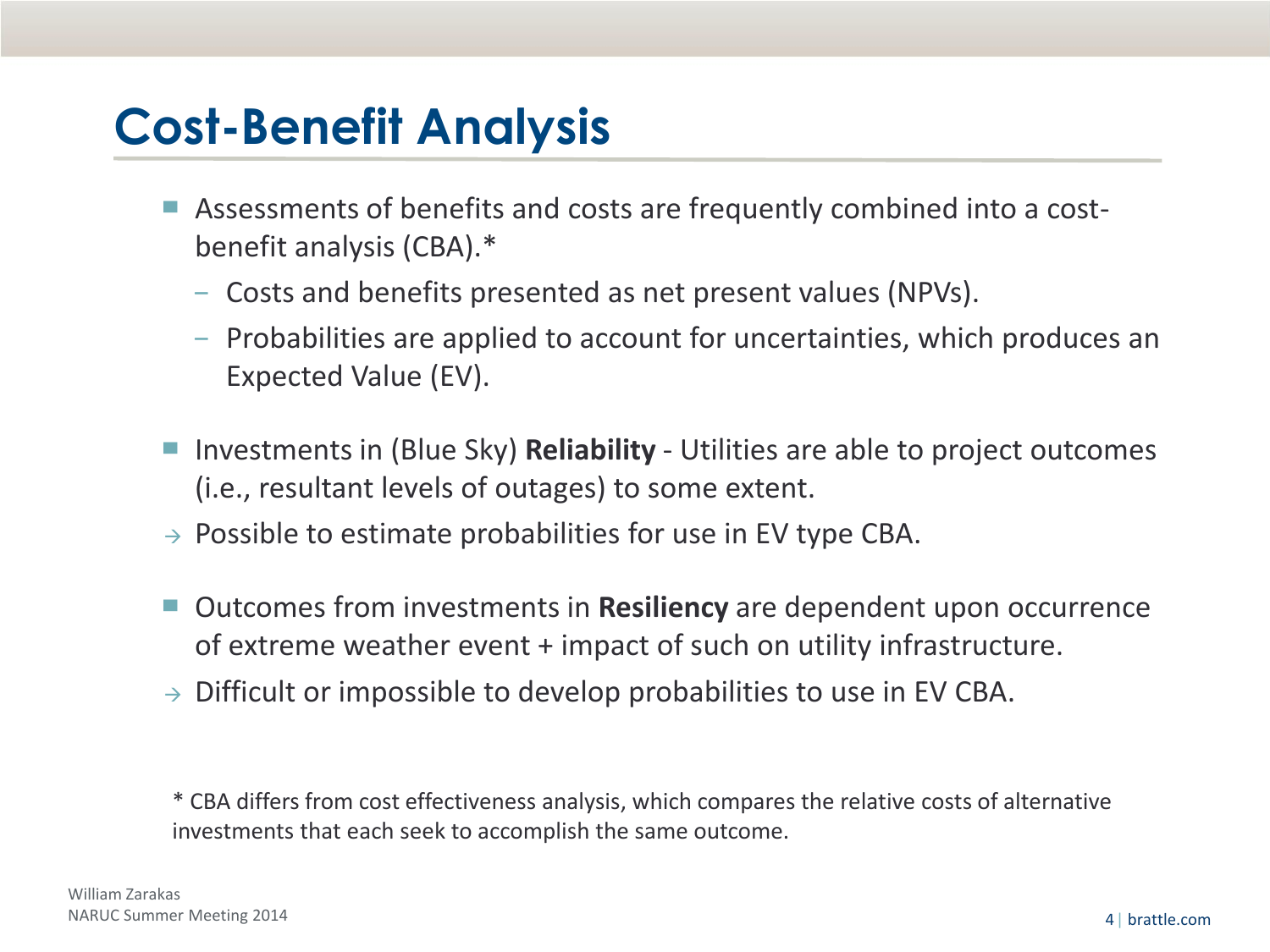#### **CBA of** *Reliability* **Investment**



Source: Based on analysis for Midwestern U.S. electric utility.

William Zarakas NARUC Summer Meeting 2014 5| brattle.com

 $SADI =$ Sum of customer minutes of interruption Number of customers served

 $\land$  SAIDI  $\rightarrow$   $\land$  CMI

- − Outage duration profile
- − Allocation among customer classes
- − VOLL per class and outage duration

Monetized value of improved SAIDI and SAIFI to customers

NPV when compared to investment schedule

Can apply probabilities to derive EV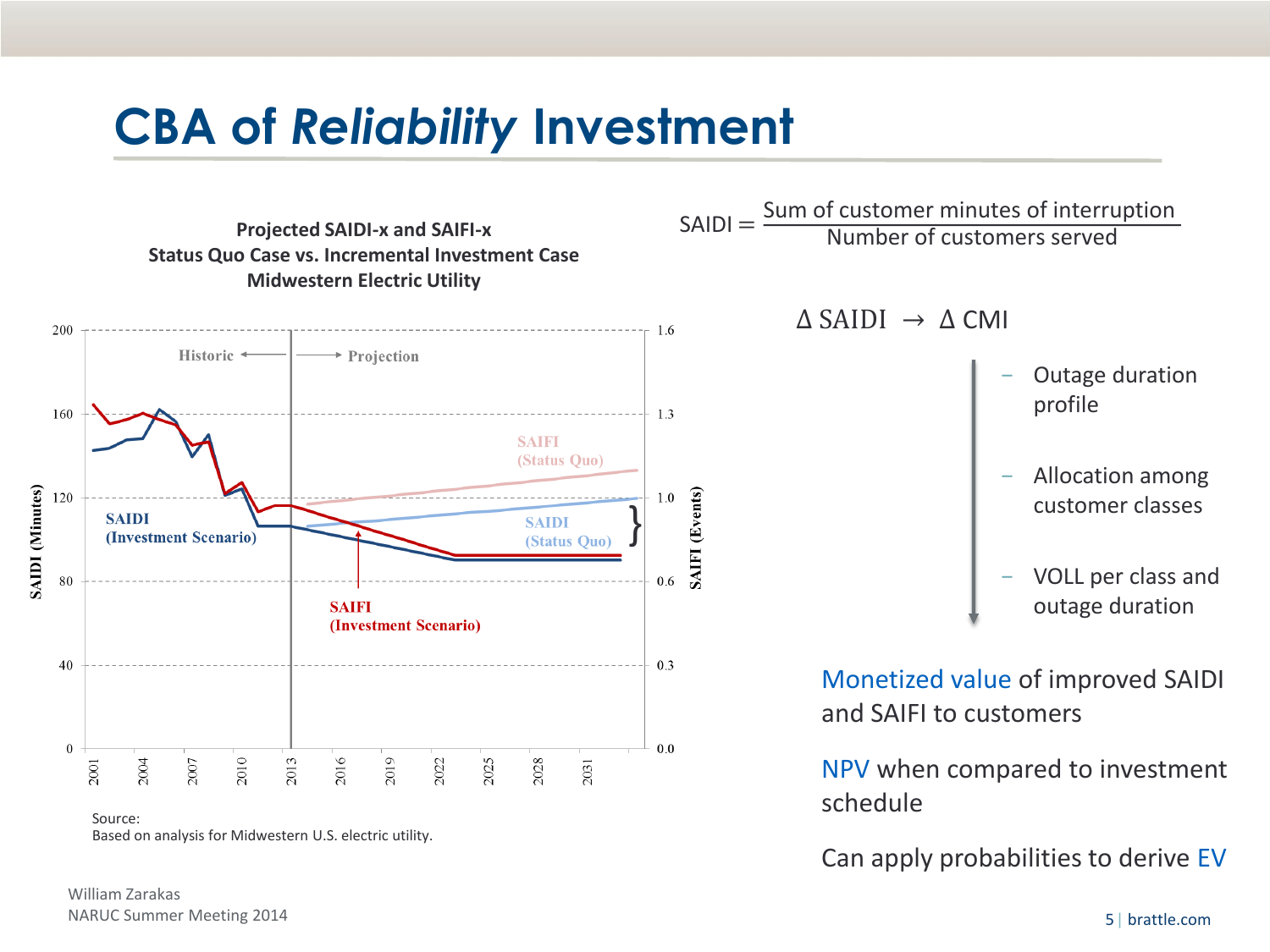# **Adjusting For High Degree of Uncertainty**

- The difficulties in estimating and applying probabilities associated with the combination of the occurrence of severe weather and the impact such will have on utility infrastructure:
- $\rightarrow$  Makes the application of an EV CBA challenging, if not impossible.
- $\rightarrow$  Necessitates an alternative approach.
- Break-Even Analysis
	- − More hypothetical: Applies VOLL framework to projections of outage mitigations to estimate unit value to customers (e.g., avoiding a 1 day system-wide outage).
	- − Indicates the cumulative duration of outages that are required such that the PV of benefits to customers (of mitigated outages) equals the PV of Resiliency investments. (i.e., when the investments "pays" for itself).
- Break-even cumulative outage duration can then be compared to outage history, projections, and judgment to determine if outages would likely occur (over the course of investment asset lives) absent the Resiliency investment.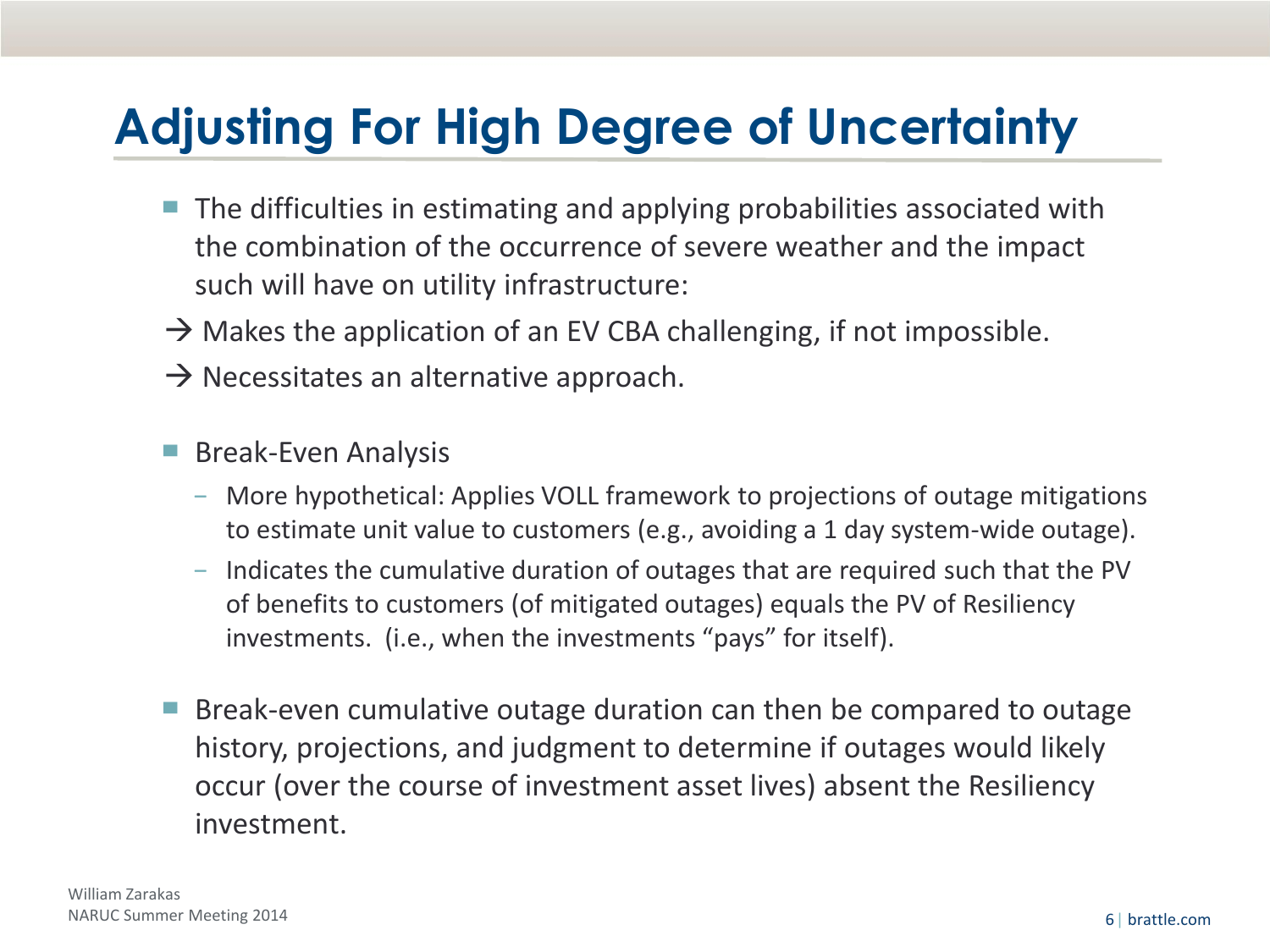# **Value of** *Resiliency* **Investment**



Solve for cumulative CMIs, so that PV VOLL  $=$  PV Inv.

#### ▀ *Not without criticism*:

- − Not definitive EV.
- − Outages may take many different forms.
- − Should be able to develop probabilities (weather / insurance data).

Ultimately requires regulator to determine whether the break-even cumulative outage duration (*over course of asset lives*) is realistic.

William Zarakas NARUC Summer Meeting 2014 7| brattle.com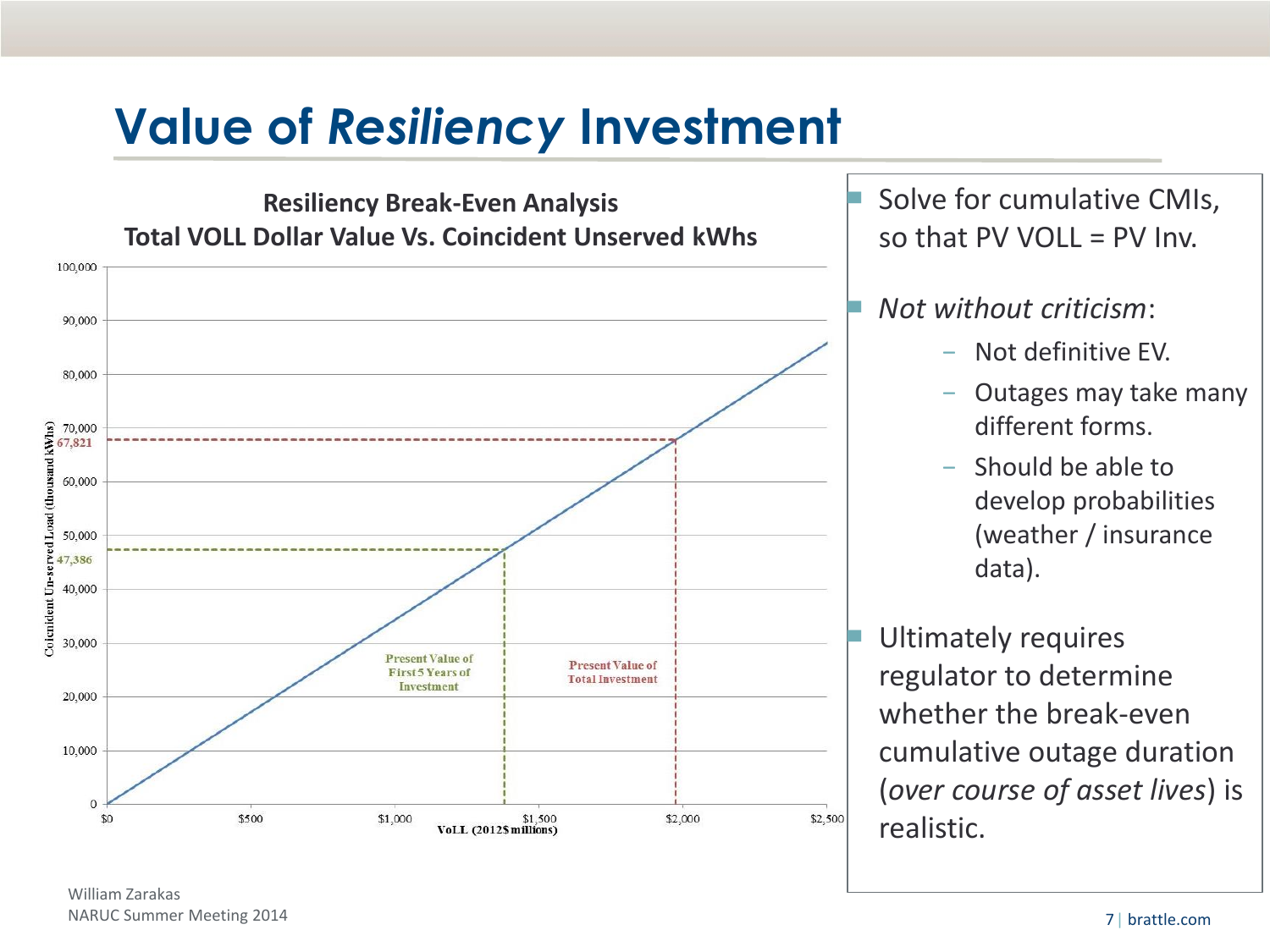#### **Perspective: Electric Delivery Investments**

- Connections to the electric grid will most likely continue to be the norm, even as distributed generation gains traction.
- High quality electric service is increasingly critical (and valuable) to silicon-based applications.
- The vast majority of outages and voltage issues (>95%) stem from disruptions to the distribution system (in normal and severe weather).
- Expectations of more frequent severe weather events (and its impact on utility infrastructure) appear to be generally accepted.
- Governments and regulators are asking / mandating that utilities ensure that their infrastructures are current, safe and resilient.

Increasing levels of capital spending on electric system replacements and upgrades, and on system resiliency.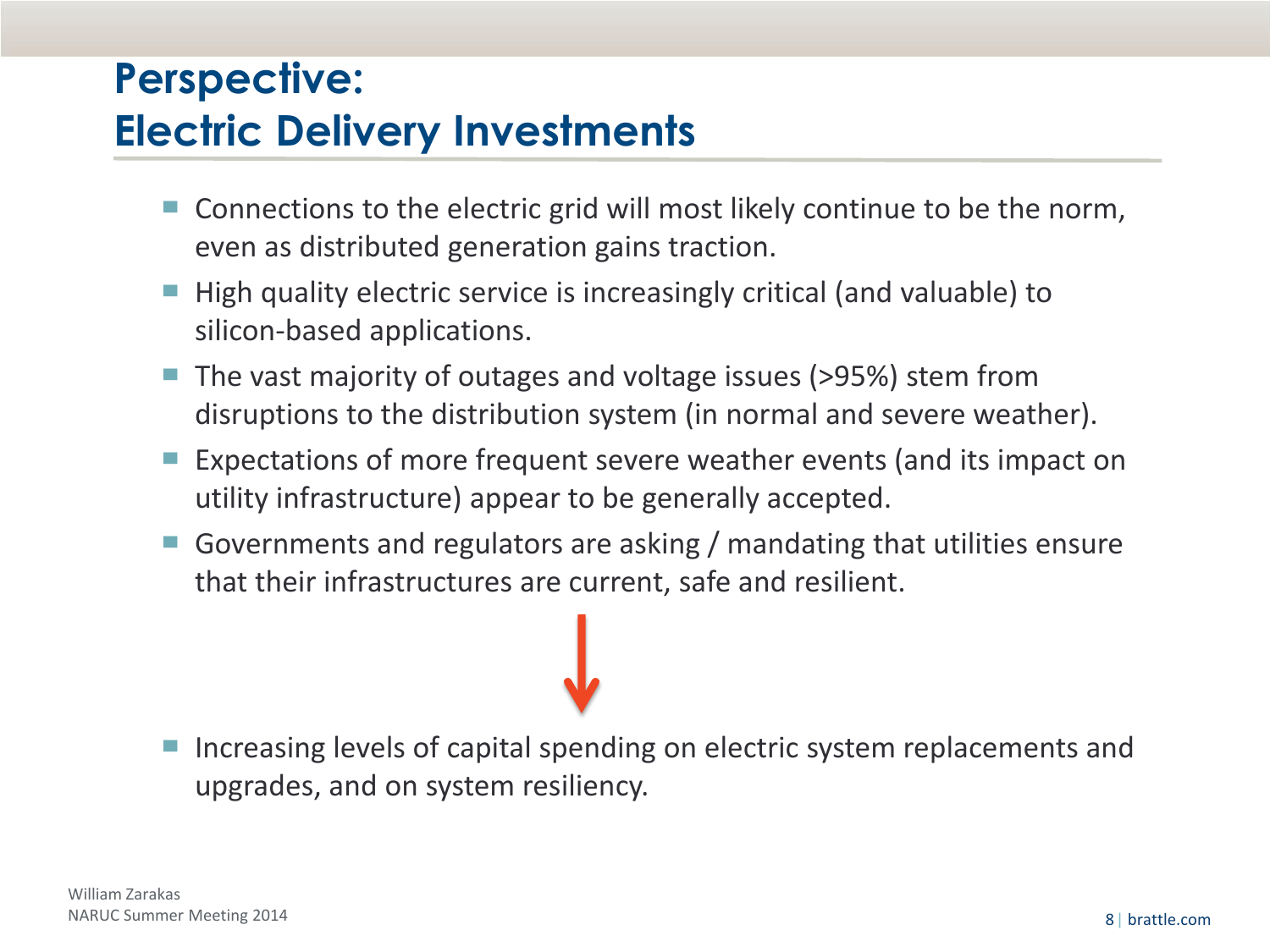# **Concluding Comments**

- Regulators will continue to use cost-benefit analysis to assess the appropriateness of major utility investments in infrastructure…
- ...And should recognize that investments in resiliency involve:
	- − "Disconnects" between cost bearers from benefit recipients more so than with most prior forms of utility infrastructure investments.
	- − Higher levels of uncertainties that make application of an EV CBA framework challenging.
- VOLL serves to bridge the disconnect, at least in part.
	- − Some areas of measurement and methodology may be improved (e.g., "private" vs. "social" VOLLs).
	- − May be refined to reflect more discrete geographic and/or customer values.
- Important to have approach that recognizes difficulties in developing probabilities (weather/system).
	- − Break-even (or Pay-back) approach, + history and best projections.
	- − May evolve to EV CBA as weather / system impact models evolve.